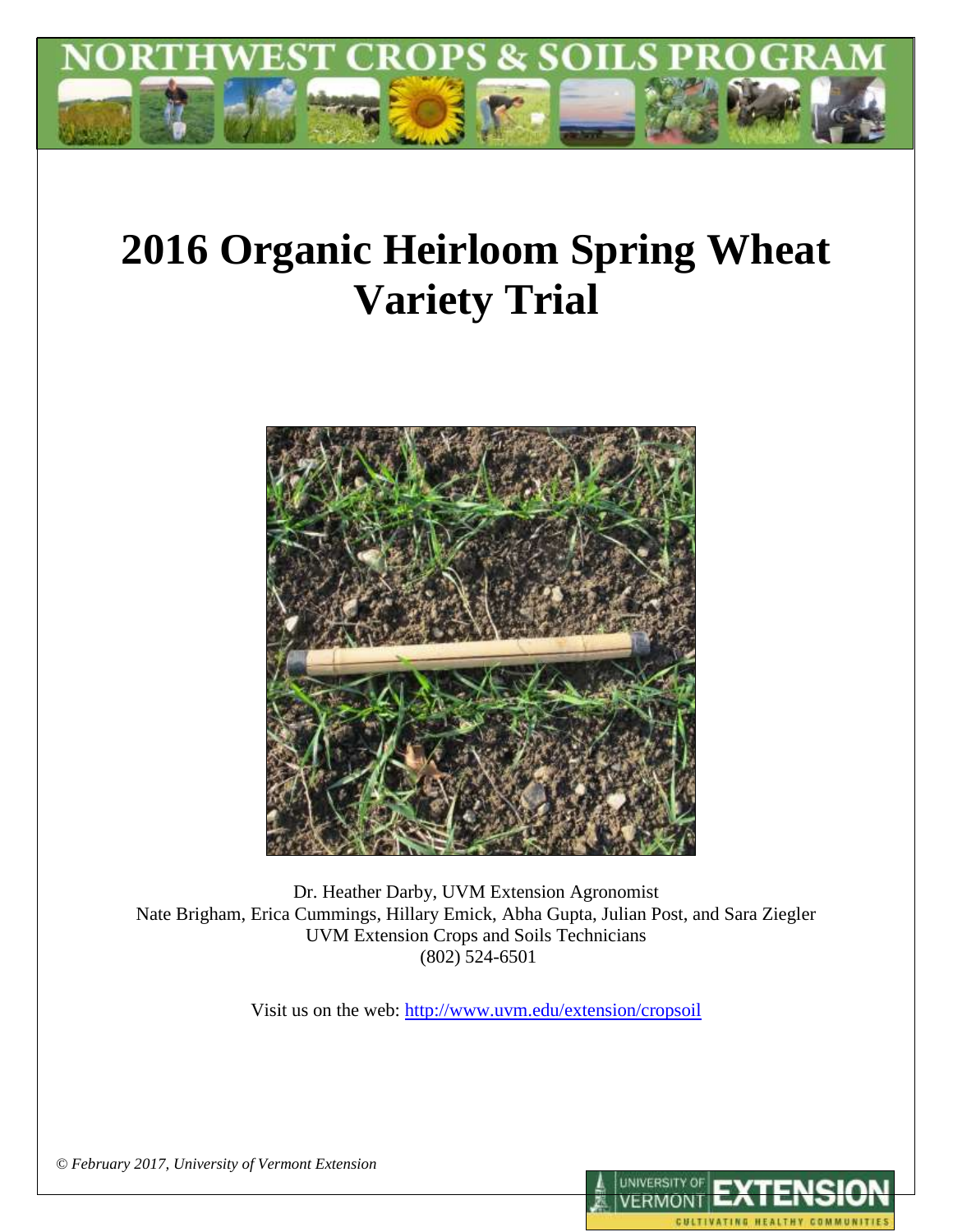#### **2016 ORGANIC HEIRLOOM SPRING WHEAT VARIETY TRIAL**

Dr. Heather Darby, University of Vermont Extension [Heather.Darby\[at\]uvm.edu](mailto:Heather.Darby@uvm.edu)

University of Vermont Extension began its heirloom spring wheat trials in 2007 to determine whether heirloom varieties developed before 1950 could thrive in Vermont's current climate. Many consumers are interested in heirloom wheat for flavor, perceived health benefits or its history, while many farmers are interested in heirloom wheat because it may have superior genetics better adapted to the challenging growing conditions in the Northeast. Production of heirloom wheat may also provide a farmer with a value added market with increased returns. This variety trial was established to determine heirloom spring wheat varieties that are suitable for production in Vermont's growing conditions.

## **MATERIALS AND METHODS**

In April 2016, an heirloom spring wheat variety trial was established at Borderview Research Farm in Alburgh, Vermont. The experimental plot design was a randomized block design with three replications. The seedbed was prepared by conventional tillage methods. All plots were managed with practices similar to those used by producers in the surrounding areas (Table 1). The previous crop was spring barley. The field was disked and spike tooth harrowed prior to planting. Plots were seeded with a Great Plains Cone Seeder on 21-Apr at a seeding rate of 350 live seeds per square meter. The eighteen varieties of heirloom spring wheat grown, and their origin, pedigree, and release date are listed in Table 2.

|                                                                          | Alburgh, VT                     |  |  |  |  |
|--------------------------------------------------------------------------|---------------------------------|--|--|--|--|
| Location                                                                 |                                 |  |  |  |  |
|                                                                          | <b>Borderview Research Farm</b> |  |  |  |  |
| Benson rocky silt loam<br>Soil type                                      |                                 |  |  |  |  |
| <b>Previous crop</b>                                                     | Spring barley                   |  |  |  |  |
| Seeding rate (seeds $m^{2-1}$ )                                          | 350                             |  |  |  |  |
| <b>Replicates</b>                                                        | 3                               |  |  |  |  |
| <b>Planting date</b>                                                     | $21-Apr$                        |  |  |  |  |
| <b>Harvest date</b>                                                      | $9-Aug$                         |  |  |  |  |
| Harvest area (ft)                                                        | 5 x 20                          |  |  |  |  |
| Fall plow, spring disk & spike tooth harrow<br><b>Tillage operations</b> |                                 |  |  |  |  |

**Table 1. General plot management of the heirloom spring wheat variety trial, 2016.**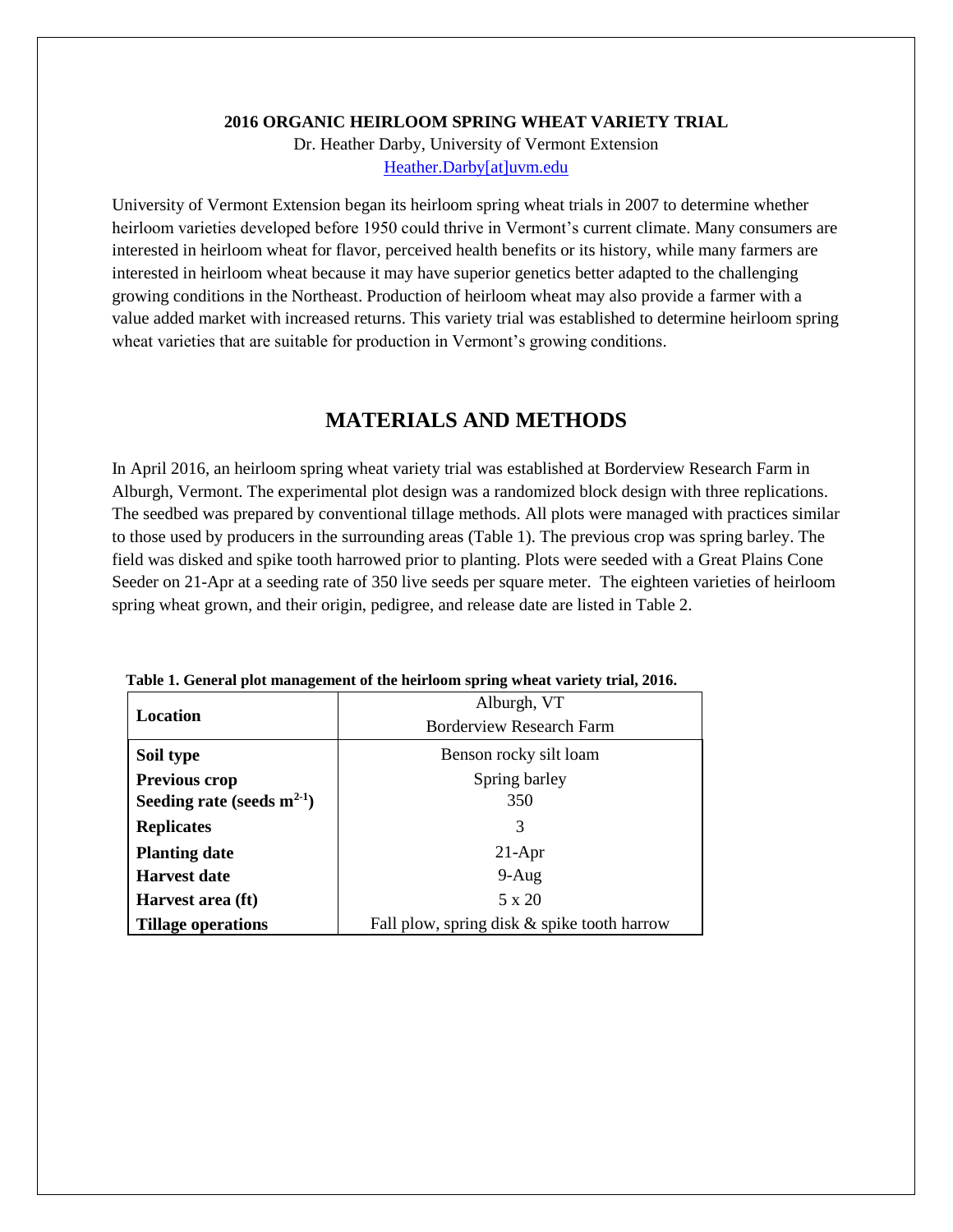| <b>Variety</b>   | Developed in    | Pedigree                                | <b>Release date</b> |
|------------------|-----------------|-----------------------------------------|---------------------|
| <b>AC</b> Barrie | Sask. Canada    | Neepawa/Columbus//BW90                  | 1996                |
| Ceres 05         | North Dakota    | Marquis/Kota                            | 1926                |
| Champlain        | Vermont         | <b>Black Sea/Golden Drop</b>            | 1870                |
| Defiance         | Vermont         | Golden Drop/White Hamburg               | 1878                |
| Hope             | South Dakota    | Yaroslav emmer/Marquis                  | 1927                |
| Komar            | North Dakota    | Marquis/Kota; Sister selection of Ceres | 1930                |
| Ladoga           | Leningrad, Rus. |                                         | 1916                |
| Marquis          | Ont. Canada     | Hard Red Calcutta/Red Fife              | 1910                |
| Mida 05          | North Dakota    | Mercury//Ceres/Double Cross             | 1944                |
| Mida 06          | North Dakota    | Mercury//Ceres/Double Cross             | 1944                |
| Red Bobs         | Sask. Canada    | Selection from fields of Bobs           | 1926                |
| Red Fife         | Canada          |                                         | 1860                |
| Reliance         | Oregon          | Kanred/Marquis                          | 1926                |
| Scarlett         | Washington      | Too many to list                        | 1998                |
| Spinkcota        | Washington      | Preston sel./red durum//Preston sel.    | 1944                |
| Supreme          | Sask. Canada    | <b>Selection from Red Bobs</b>          | 1922                |
| Surprise         | Vermont         | Chile Club/Michigan Club                | 1909                |
| Thatcher         | Minnesota       | Marquis/Ilumillo//Marquis/Kanred        | 1934                |

**Table 2. Varietal information of the heirloom spring wheat, 2016.**

Populations were measured on 17-May by taking three 12-inch plant counts per plot. Plots were harvested with an Almaco SPC50 small plot combine on 9-Aug. The harvest area was 5' x 20'. Grain moisture, test weight, and yield were determined at harvest. Per acre yields were calculated and normalized to 13.5% so varieties could be compared. Seed was cleaned with a small Clipper M2B cleaner (A.T. Ferrell, Bluffton, IN) and a subsample was collected to determine quality characteristics. Samples were ground using the Perten LM3100 Laboratory Mill. Flour was analyzed for protein content using the Perten Inframatic 8600 Flour Analyzer. Crude protein was adjusted to 12% and 14% moisture content for comparison between varieties with different flour moisture. Most commercial mills target 12-15% protein content. Falling number was measured (AACC Method 56-81B, AACC Intl., 2000) on the Perten FN 1500 Falling Number Machine. The falling number is related to the level of sprout damage in the grain. It is determined by the time it takes, in seconds, for a stirrer to fall through a slurry of flour and water to the bottom of a test-tube. Falling numbers greater than 350 indicate low enzymatic activity and sound quality wheat. A falling number lower than 200 indicates high enzymatic activity and poor quality wheat. Deoxynivalenol (DON), a vomitoxin, was analyzed using Veratox DON 5/5 Quantitative test from the NEOGEN Corp. This test has a detection range of 0.5 to 5 ppm. Samples with DON values greater than 1 ppm are considered unsuitable for human consumption.

All data were analyzed using a mixed model analysis where replicates were considered random effects. The LSD procedure was used to separate seeding rate means when the F-test was significant (P< 0.10).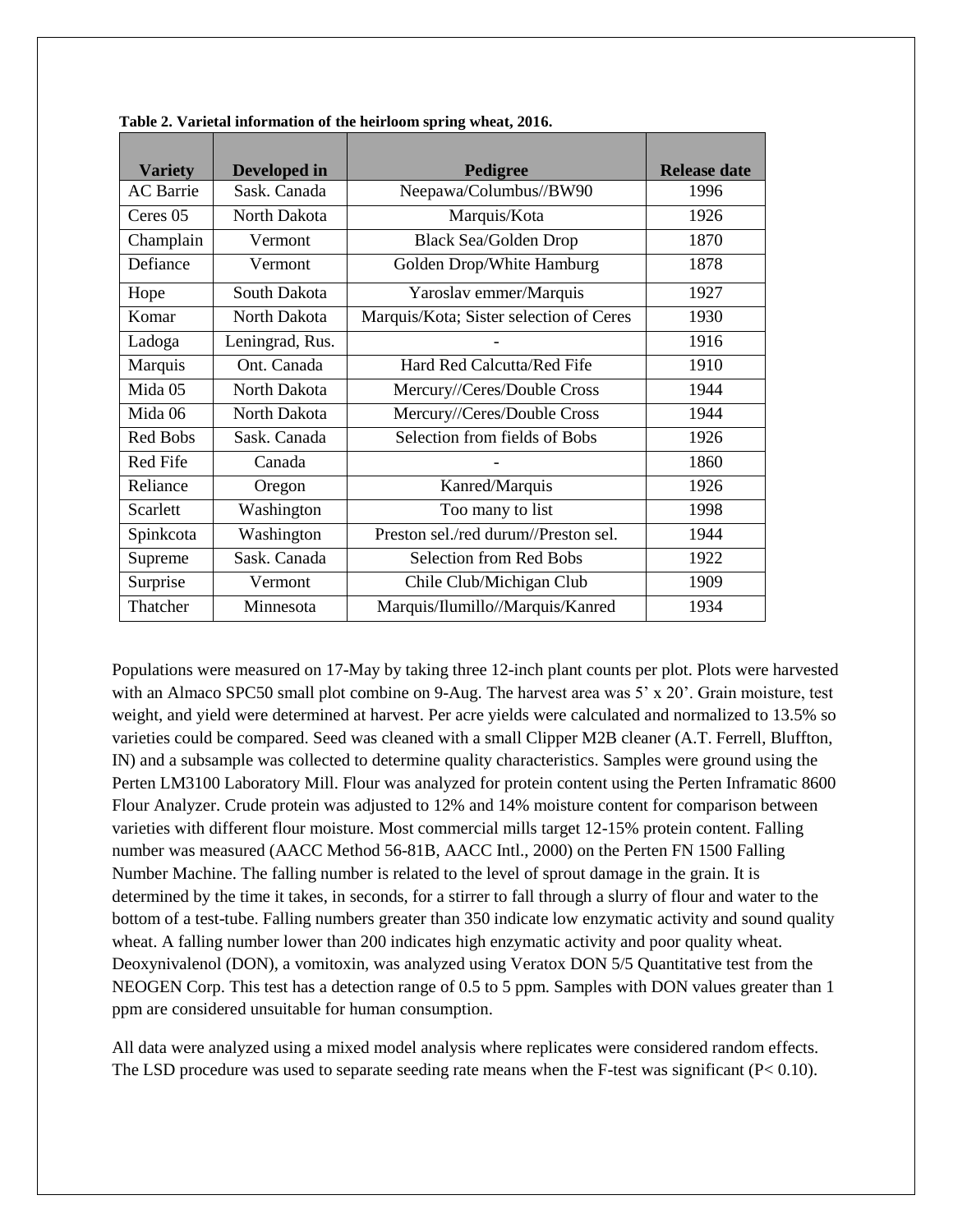Variations in yield and quality can occur because of variations in genetics, soil, weather and other growing conditions. Statistical analysis makes it possible to determine whether a difference among varieties is real or whether it might have occurred due to other variations in the field. At the bottom of each table, a LSD value is presented for each variable (e.g. yield). Least Significant Differences at the 10% level of probability are shown. Where the difference between two varieties within a column is equal to or greater than the LSD value at the bottom of the column, you can be sure in 9 out of 10 chances that there is a real difference between the two varieties. In the example below, variety A is significantly different from variety C, but not from variety B. The difference between A and B is equal to 725, which is less than the LSD value of 889. This means that these varieties did not differ in yield. The difference between A and C is equal to 1454, which is greater than the LSD value of

889. This means that the yields of these varieties were significantly different from one another. The asterisk indicates that variety B was not significantly lower than the top yielding variety.

| <b>Variety</b> | Yield |
|----------------|-------|
| A              | 3161  |
| B              | 3886* |
| C              | 4615* |
| <b>LSD</b>     | 889   |

### **RESULTS**

Seasonal precipitation and temperatures were recorded with a Davis Instruments Vantage Pro2 with Weatherlink data logger on site in Alburgh, VT (Table 3). Alburgh experienced near average temperatures for June and July. The month of April was 4.9 degrees colder than average, May was 1.8 degrees warmer, and August was 2.9 degrees warmer. Alburgh received below average rainfall during the spring wheat growing season, 6.36 inches below the 30 year average. From April to August there was an accumulation of 4536 Growing Degree Days (GDDs) in Alburgh, VT, 43 GDDs higher than the 30 year average.

**Table 3. Temperature and precipitation summary for Alburgh, VT, 2016.**

| Alburgh, VT                   | Apr     | <b>May</b> | Jun     | Jul     | Aug     |
|-------------------------------|---------|------------|---------|---------|---------|
| Average Temperature (F)       | 39.8    | 58.1       | 65.8    | 70.7    | 71.6    |
| Departure from Normal         | $-4.90$ | 1.80       | 0.00    | 0.10    | 2.90    |
|                               |         |            |         |         |         |
| Precipitation (inches)        | 2.60    | 1.50       | 2.80    | 1.80    | 3.00    |
| Departure from Normal         | $-0.26$ | $-1.92$    | $-0.88$ | $-2.37$ | $-0.93$ |
|                               |         |            |         |         |         |
| Growing Degree Days (base 32) | 291     | 803        | 1017    | 1201    | 1224    |
| Departure from Normal         | -98     | 50         | 3       | 4       | 84      |

Based on weather data from Davis Instruments Vantage Pro2 with Weatherlink data logger. Historical averages for 30 years of NOAA data (1981-2010) from Burlington, VT.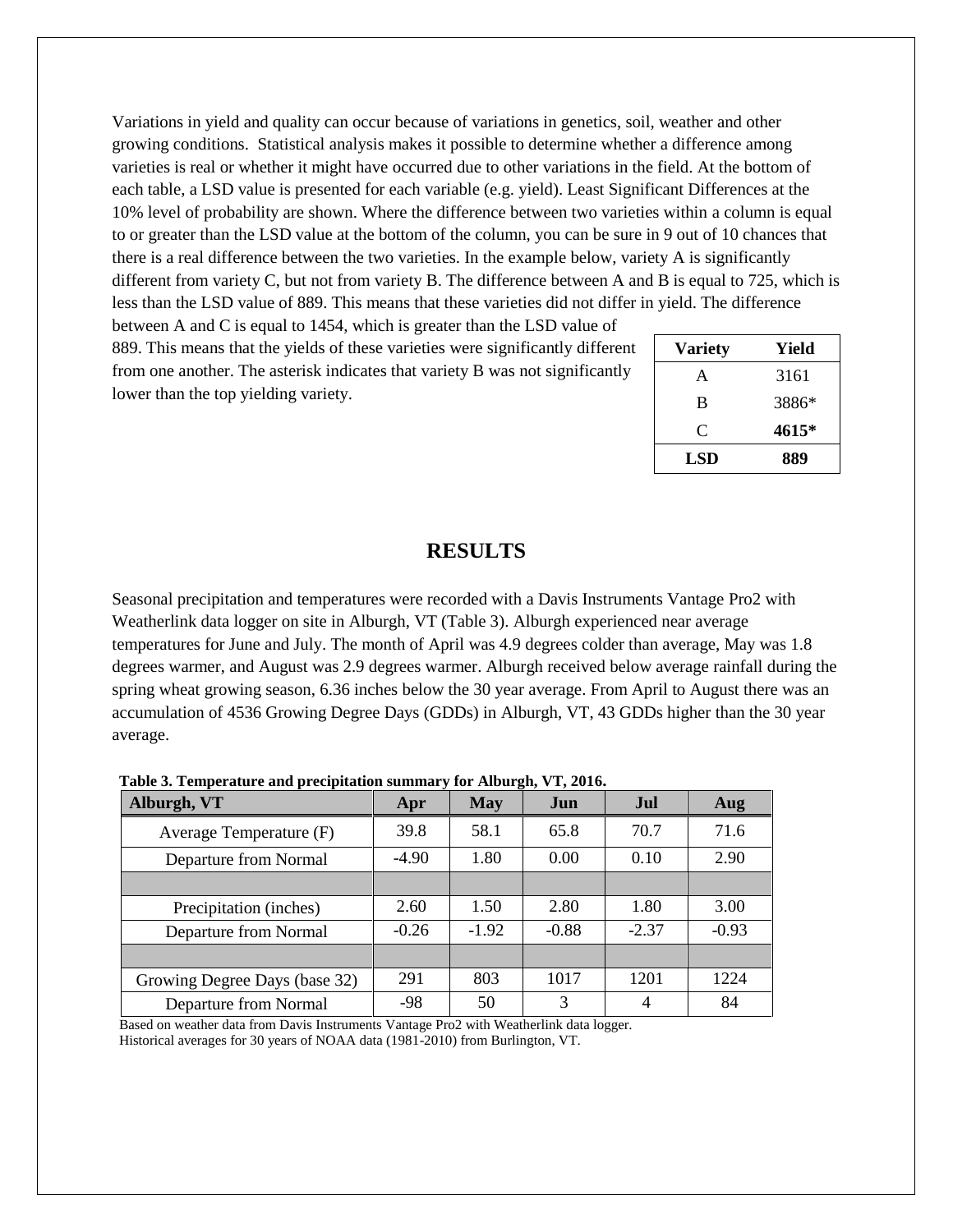#### **Wheat Yield and Quality**

During the 2016 growing season, many observations and measurements were recorded on heirloom spring wheat development. The flowering date was recorded when at least 50% of the plot was in bloom for each of the varieties (Table 4). Six of the eighteen heirloom spring wheat varieties were flowering by 23-Jun and all varieties were flowering by 28-Jun.

Plant heights were measured on 3-Aug just prior to harvest. The average height was 36.2 inches (Table 4). Taller plants are generally desired for their ability to shade out competing weeds. However, tall wheat may be more prone to lodging depending on many factors such as stalk strength and over-fertilization. A visual estimation of lodging (%) was performed on 3-Aug. Lodging is defined as the collapse of top heavy plants, particularly grain crops because of excess growth or beating by rain. If lodging was present, its severity was recorded based on a 1 to 5 scale with 1 indicating the entire plot could be harvested with the plot combine and 5 signifying that none of the plot could be harvested. Some lodging was observed in the 2016 trial. Eight varieties (Champlain, Hope, Komar, Ladoga, Red Bobs, Reliance, Spinkcota, and

| <b>Variety</b>   | <b>Flowering</b> | Height  | Lodging       | <b>Yield at</b>               | <b>Moisture</b> | <b>Test</b>                      | <b>Foliar</b> | <b>Insect</b> |
|------------------|------------------|---------|---------------|-------------------------------|-----------------|----------------------------------|---------------|---------------|
|                  | date             |         |               | 13.5%                         | $\omega$        | weight                           | disease       | damage        |
|                  |                  |         |               | moisture                      | harvest         |                                  | %leaf         | %leaf         |
|                  | <b>Date</b>      | in      | $\frac{0}{0}$ | $\text{lbs}$ ac <sup>-1</sup> | $\frac{0}{0}$   | $\mathbf{lbs}\ \mathbf{bu}^{-1}$ | affected      | damaged       |
| <b>AC</b> Barrie | $22-Jun$         | 33.7    | 0.00          | 1297                          | 11.2            | $57.0*$                          | 1.13          | 1.60          |
| Ceres 05         | $23$ -Jun        | 35.8    | 0.00          | 1483                          | $10.8*$         | $57.3*$                          | 1.58          | 2.04          |
| Champlain        | $27-Jun$         | 38.4*   | 0.67          | 1833                          | 11.7            | $56.5*$                          | 0.44          | 1.80          |
| Defiance         | $27 - Jun$       | 35.4    | 0.00          | 1442                          | $10.0*$         | $56.8*$                          | 0.42          | 2.51          |
| Hope             | $23$ -Jun        | 33.7    | 0.33          | 1570                          | $10.6*$         | 58.0*                            | 0.44          | 1.96          |
| Komar            | $23$ -Jun        | $36.7*$ | 0.67          | 1683                          | $11.1*$         | 58.0*                            | 0.89          | 1.40          |
| Ladoga           | $26$ -Jun        | 35.4    | 1.33          | 1679                          | $10.5*$         | $56.5*$                          | 0.33          | 1.69          |
| Marquis          | $26$ -Jun        | $37.5*$ | 0.00          | 1691                          | $10.5*$         | 56.2                             | 0.33          | 1.87          |
| Mida 05          | $24$ -Jun        | $37.4*$ | 0.00          | 2007                          | 12.0            | $57.3*$                          | 0.49          | 1.93          |
| Mida 06          | $24$ -Jun        | $36.8*$ | 0.00          | 1626                          | $10.5*$         | 54.3                             | 0.64          | 1.60          |
| Red Bobs         | $23-Jun$         | 34.3    | 0.33          | 1557                          | 12.3            | $57.0*$                          | 0.56          | 2.18          |
| Red Fife         | $23$ -Jun        | $37.6*$ | 0.00          | 1686                          | 12.6            | 55.5                             | 0.38          | 1.85          |
| Reliance         | $25 - Jun$       | $37.6*$ | 0.67          | 1679                          | 11.6            | $57.3*$                          | 0.42          | 1.40          |
| Scarlett         | $28 - Jun$       | 38.9*   | 0.00          | 1600                          | 11.6            | $57.3*$                          | 0.16          | 1.47          |
| Spinkcota        | $25$ -Jun        | 34.3    | 0.33          | 1497                          | 12.7            | $56.8*$                          | 1.00          | 2.24          |
| Supreme          | $25$ -Jun        | 34.0    | 0.00          | 1468                          | $10.4*$         | $56.7*$                          | 0.36          | 2.67          |
| Surprise         | $26$ -Jun        | $37.0*$ | 0.00          | 1598                          | 11.3            | 56.3                             | 0.56          | 1.20          |
| Thatcher         | $25$ -Jun        | $37.0*$ | 0.33          | 1337                          | 12.0            | 56.0                             | 0.80          | 1.85          |
| <b>LSD</b>       | NS               | 2.66    | $_{\rm NS}$   | <b>NS</b>                     | 1.08            | 1.50                             | <b>NS</b>     | $_{\rm NS}$   |
| Trial mean       | $25 - Jun$       | 36.2    | 0.26          | 1596                          | 11.3            | 56.7                             | 0.61          | 1.85          |

#### **Table 4: Growth and harvest characteristics of heirloom spring wheat for Alburgh, VT, 2016.**

\*Treatments that did not perform significantly lower than the top-performing treatment, shown in **bold**, in a particular column are indicated with an asterisk.

NS – shows no significate difference.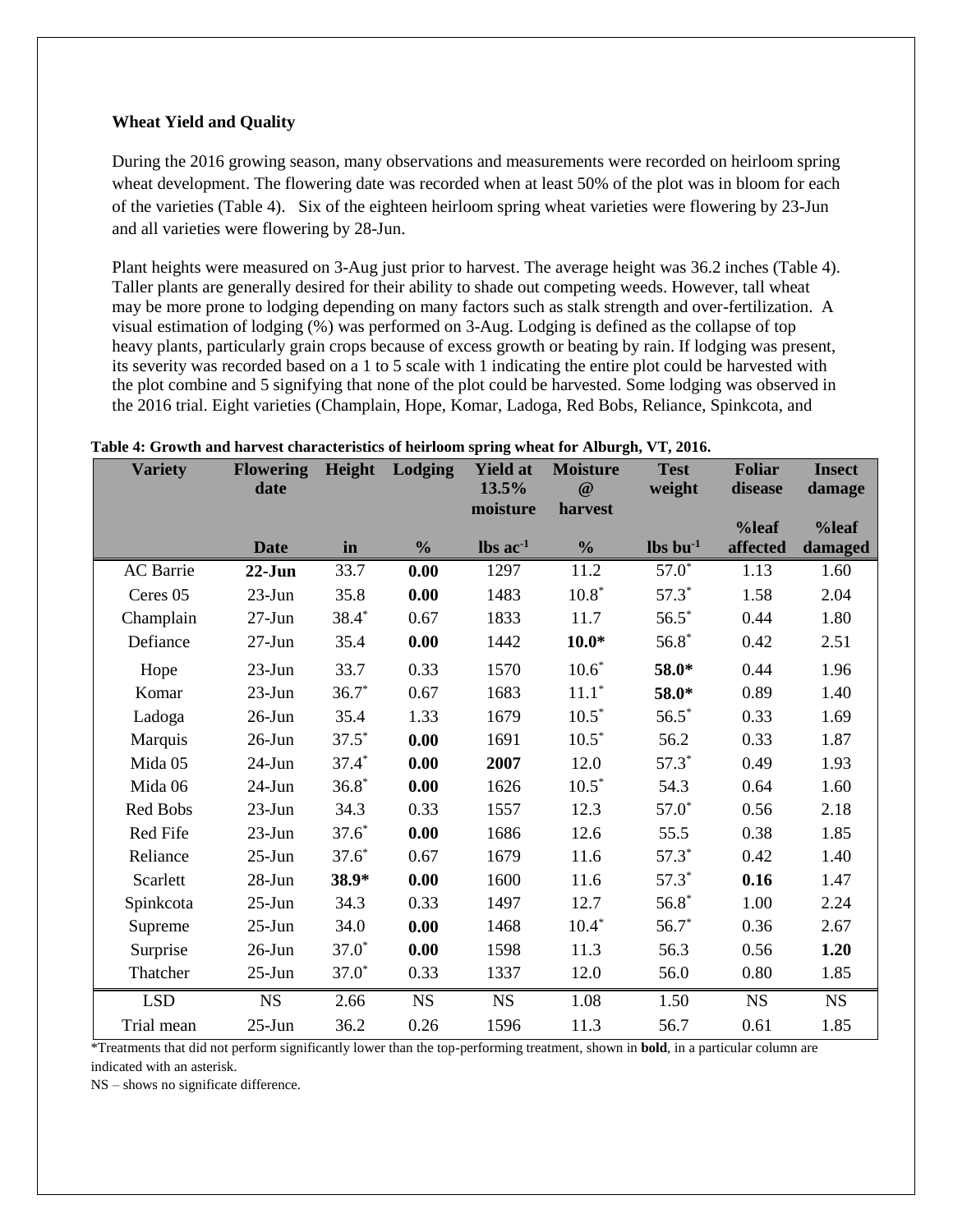Thatcher) exhibited a minimal degree of lodging. Of those, Ladoga exhibited the most severe lodging, 1.33 on a scale to 5. Overall, the severity of lodging was considered low.

There was no significant difference in yield among heirloom varieties (Figure 1). The average yield at 13.5% moisture for the trial was 1596 lbs per acre. The average harvest moisture was 11.3%. The highest test weights were in the varieties Hope and Komar (58.0 lbs per bushel). Test weight is the measure of grain density. It is determined by weighing a known volume of grain. Generally the heavier the wheat is per bushel, the higher baking quality. The acceptable test weight for bread wheat is 56-60 lbs per bushel. Red Fife and Mida 06 were the only varieties below the ideal test weight of 56-60 lbs per bushel.

Insect and disease scouting was conducted on 7-Jul. Research technicians looked for the presence of a variety of foliar diseases, including loose smut, powdery mildew, and *Fusarium* head blight (FHB), as well as the presence of mites or thrips and evidence of insect damage. Five plants in each plot were examined for disease and insect damage, shown as the average percent of each leaf that was affected by either insect damage or foliar disease (Table 4).

Overall insect and disease damage was low. The variety Scarlett had the least foliar disease and Surprise had the least insect damage, however, the difference was not significant between varieties (Table 4).

| <b>Variety</b>   | <b>Powdery</b><br><b>Mildew</b> | Leaf<br><b>Spots</b>      | Physiological<br><b>Spotting</b> | <b>FHB</b>                | <b>Mites</b>     | <b>Thrips</b>             | <b>Cereal</b><br>Leaf<br><b>Beetle</b> | Leaf<br><b>Rust</b>       | Loose<br><b>Smut</b> |
|------------------|---------------------------------|---------------------------|----------------------------------|---------------------------|------------------|---------------------------|----------------------------------------|---------------------------|----------------------|
| <b>AC</b> Barrie | X                               | $\boldsymbol{\mathrm{X}}$ | X                                | X                         | $\mathbf X$      | X                         |                                        | X                         |                      |
| Ceres 05         | $\mathbf X$                     | $\mathbf X$               | $\mathbf X$                      | $\boldsymbol{\mathrm{X}}$ | $\mathbf X$      | $\mathbf X$               |                                        |                           | $\boldsymbol{X}$     |
| Champlain        | X                               | X                         | X                                | X                         | X                | $\mathbf X$               |                                        | X                         | X                    |
| Defiance         | X                               | $\boldsymbol{\mathrm{X}}$ | X                                | X                         | $\boldsymbol{X}$ | X                         |                                        | $\boldsymbol{\mathrm{X}}$ | X                    |
| Hope             | $\boldsymbol{X}$                | $\mathbf X$               | $\boldsymbol{X}$                 | $\boldsymbol{\mathrm{X}}$ | $\mathbf X$      | $\mathbf X$               |                                        |                           | $\mathbf X$          |
| Komar            | X                               | $\boldsymbol{\mathrm{X}}$ | X                                | X                         | X                | $\mathbf X$               |                                        | $\boldsymbol{X}$          |                      |
| Ladoga           |                                 | $\boldsymbol{X}$          | X                                | X                         | $\mathbf X$      | $\boldsymbol{\mathrm{X}}$ |                                        | $\boldsymbol{X}$          | X                    |
| Marquis          | X                               | $\boldsymbol{X}$          | X                                | X                         | X                | $\mathbf X$               |                                        |                           | X                    |
| Mida 05          | X                               | X                         | X                                | X                         | $\mathbf X$      | $\boldsymbol{\mathrm{X}}$ |                                        | X                         | X                    |
| Mida 06          | X                               | $\mathbf X$               | $\boldsymbol{\mathrm{X}}$        | X                         | $\mathbf X$      | $\mathbf X$               |                                        |                           | $\mathbf X$          |
| Red Bobs         | X                               | $\boldsymbol{\mathrm{X}}$ | $\mathbf X$                      | X                         | X                | $\boldsymbol{\mathrm{X}}$ |                                        |                           |                      |
| Red Fife         | X                               | X                         | X                                | X                         | X                | $\mathbf X$               |                                        |                           | X                    |
| Reliance         | X                               | $\boldsymbol{\mathrm{X}}$ | X                                | X                         | X                | $\mathbf X$               |                                        |                           | X                    |
| Scarlett         |                                 | $\boldsymbol{X}$          | X                                | X                         | $\mathbf X$      | X                         |                                        | X                         | X                    |
| Spinkcota        |                                 | $\boldsymbol{\mathrm{X}}$ | X                                | X                         | $\mathbf X$      | $\mathbf X$               |                                        |                           | $\mathbf X$          |
| Supreme          | X                               | $\mathbf X$               | $\mathbf X$                      | X                         | $\mathbf X$      | $\mathbf X$               |                                        |                           | $\mathbf X$          |
| Surprise         | X                               | $\boldsymbol{\mathrm{X}}$ | X                                | X                         | X                | $\mathbf X$               | X                                      |                           | X                    |
| Thatcher         | $\boldsymbol{\mathrm{X}}$       | $\boldsymbol{\mathrm{X}}$ | X                                | X                         | $\boldsymbol{X}$ | X                         |                                        | X                         | X                    |

**Table 5: Presence of disease and insect pests for heirloom spring wheat for Alburgh, VT, 2016.**

 $X =$  Presence of disease/insect pest. Blank = No presence of disease/insect pest.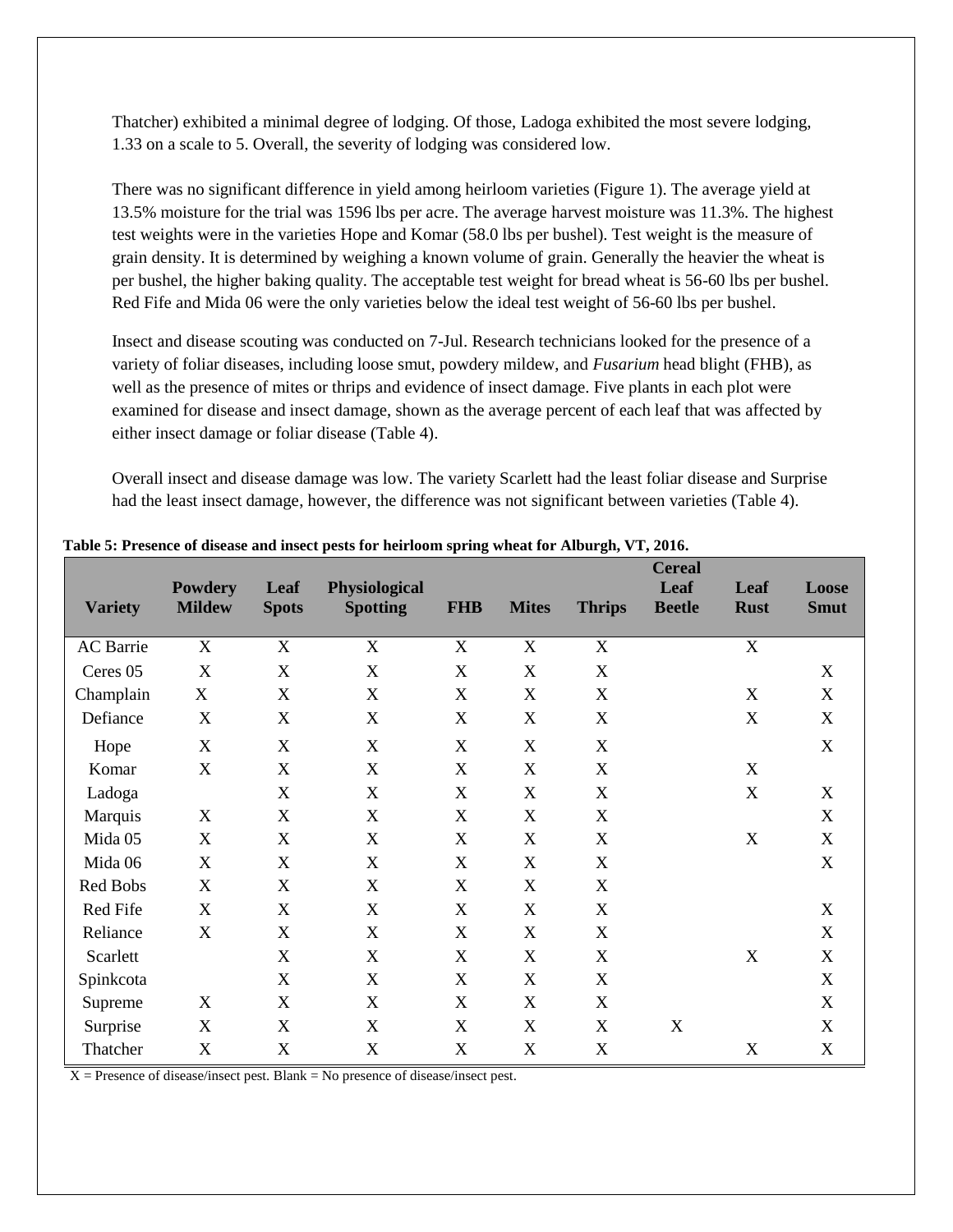Thrips are small insects with fringed wings that feed on a variety of plants by puncturing the cells and sucking up the contents. Damage caused by thrips includes discoloration and leaf scarring, reduced growth of the plant, and they can also act as a disease vector. Thrips were prevalent and observed on all varieties (Table 5).

Mites were also prevalent and observed on all varieties (Table 5). Mites are very small arthropods that feed on the sap of leaves of wheat and other grain crops. Leaves affected by mites may appear yellowish or silvery in early stages of infestation and later take on a scorched appearance. Injury caused by mites can result in stunted plants.

Cereal leaf beetle is an invasive species native to Europe that was accidentally introduced to the U.S. in the 1960's. The larvae of the beetle can cause significant damage to grain crops. Cereal leaf beetles were observed on one variety, Surprise (Table 5).

Observed on all varieties was foliar disease resistance discoloring, also called physiological spotting. While the discoloring looks a leaf disease, it is actually a genetic resistance response.

Several foliar diseases were observed during wheat development, including powdery mildew and leaf spots. Foliar diseases reduce photosynthetic leaf area, use nutrients, and increase respiration and transpiration within colonized host tissues. The diseased plant typically exhibits reduced vigor, growth and seed fill. The earlier occurrence, greater degree of host susceptibility, and longer duration of conditions favorable for disease development, will increase the yield loss. Powdery mildew (caused by the fungus *Erysiphe graminis f. sp. Tritici*) was observed on all but three varieties (Ladoga, Scarlett, and Spinkcota). Leaf spots, which can include, tan spots caused by the fungus *Pyrenophora tritici-repenti,* Septoria, and Stagonospora, were present on all varieties this year. Loose smut (caused by the fungus *Ustilago tritici*) was observed in all but three heirloom wheat varieties (AC Barrie, Komar, and Red Bobs) (Table 5).

In the Northeast, *Fusarium* head blight (FHB) is predominantly caused by the species *Fusarium graminearum*. This disease is very destructive and causes yield loss, low test weights, and low seed germination. It is of particular concern due to contamination of grain with mycotoxins. A vomitoxin called deoxynivalenol (DON) is considered the primary mycotoxin associated with FHB. The spores are usually transported by air currents and can infect plants at flowering through grain fill. Eating contaminated grain greater than 1 ppm poses a health risk to both humans and livestock. In the 2014 trial, thirteen of the 19 varieties displayed bleached grain heads, which is associated with the presence of *Fusarium* head blight. Bleached heads with the presence of *Fusarium* head blight were not observed in any varieties in the 2015 trial. In the 2016 trial, bleached heads were observed on all varieties. DON levels were lower than in previous years (Table 6).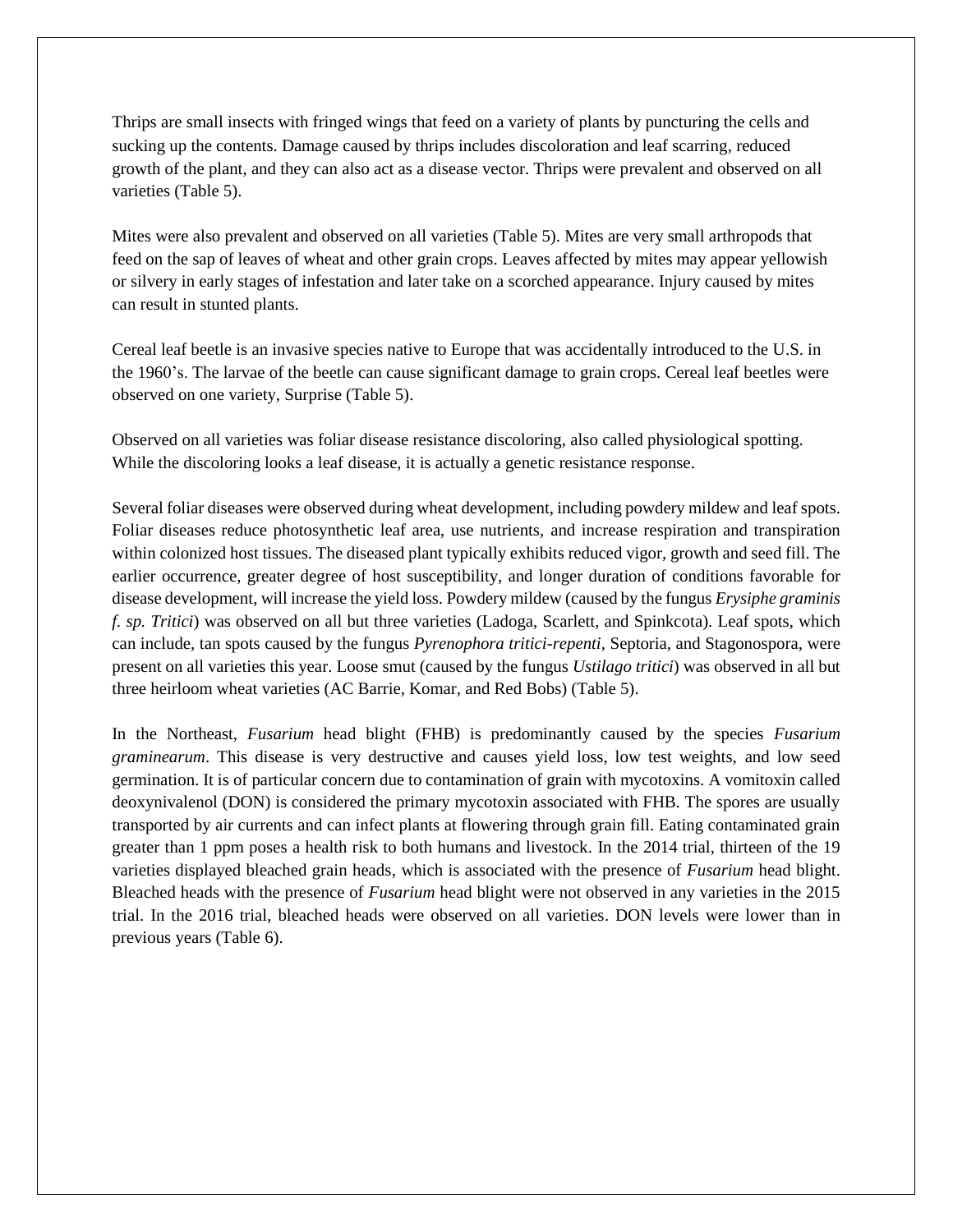|                  |                  | <b>Crude protein</b> |                |            |
|------------------|------------------|----------------------|----------------|------------|
|                  | Crude protein at | at 14%               | <b>Falling</b> |            |
| <b>Variety</b>   | 12% moisture     | moisture             | number         | <b>DON</b> |
|                  | $\frac{0}{0}$    | $\frac{0}{0}$        | sec            | ppm        |
| <b>AC</b> Barrie | $15.9*$          | $15.6^*$             | $284*$         | 0.17       |
| Ceres 05         | $16.4*$          | $16.1*$              | 289*           | 0.17       |
| Champlain        | $16.3*$          | $15.9*$              | 254            | 0.17       |
| Defiance         | $16.5*$          | $16.2*$              | 273            | 0.00       |
| Hope             | 15.5             | 15.2                 | $301*$         | 0.05       |
| Komar            | $16.5^*$         | $16.2*$              | $294*$         | 0.20       |
| Ladoga           | $15.9*$          | $15.5*$              | 289*           | 0.00       |
| Marquis          | $16.3*$          | $15.9*$              | $278*$         | 0.03       |
| Mida 05          | 15.9             | 15.5                 | $277*$         | 0.07       |
| Mida 06          | $16.7*$          | $16.3*$              | 237            | 0.20       |
| Red Bobs         | 15.5             | 15.1                 | 307*           | 0.13       |
| Red Fife         | 14.9             | 14.5                 | 255            | 0.33       |
| Reliance         | 15.6             | 15.3                 | $286*$         | 0.10       |
| Scarlett         | $16.5*$          | $16.1*$              | 263            | 0.03       |
| Spinkcota        | $16.6*$          | $16.2*$              | 271            | 0.10       |
| Supreme          | $16.4*$          | $16.0*$              | 249            | 0.03       |
| Surprise         | $16.6*$          | $16.2*$              | $287*$         | 0.00       |
| Thatcher         | $16.4*$          | $16.0*$              | 236            | 0.20       |
| LSD(0.10)        | 0.80             | 0.78                 | 29.8           | <b>NS</b>  |
| Trial mean       | 16.1             | 15.8                 | 274            | 0.11       |

| Table 6: Quality of heirloom spring wheat for Alburgh, VT, 2016. |  |  |  |
|------------------------------------------------------------------|--|--|--|
|                                                                  |  |  |  |

\*Treatments that did not perform significantly lower than the top-performing treatment, shown in bold, in a particular column are indicated with an asterisk.

NS – shows no significate difference.

Protein levels ranged from 14.9 to 16.7 percent at 12% moisture. All varieties had crude protein levels above the 12% crude protein level considered optimal for commercial flour production. Mida 06 had the highest crude protein concentrations but was not significantly different than AC Barrie, Ceres 05, Champlain, Defiance, Komar, Ladoga, Marquis, Scarlett, Spinkcota, Supreme, Surprise, and Thatcher. Mida 06 also had the highest crude protein concentrations in the 2015 trial. All of the varieties had falling numbers over 235 seconds. The average falling number was 274 seconds, which indicates low enzymatic activity and sound quality wheat. In this year's trial, all the varieties grown had DON levels below 1.0 ppm, acceptable levels for human consumption.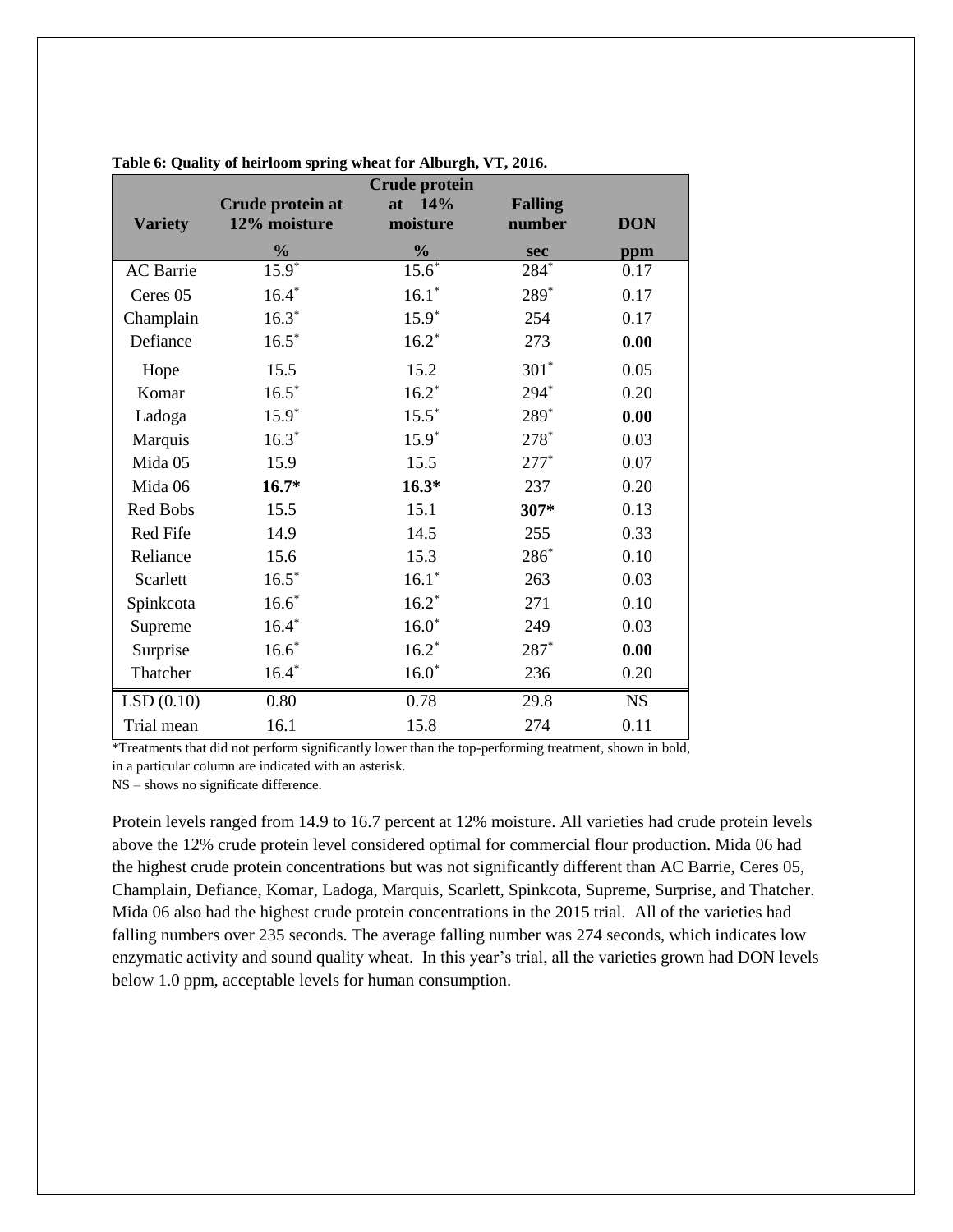

**Figure 1. Yield and protein of heirloom spring wheat varieties grown in Alburgh, VT, 2016. Treatments that share a letter did not differ significantly by variety (p=0.10.)** 

## **DISCUSSION**

Warmer temperatures and low precipitation encountered during 2016 contributed to higher yield and quality than in many previous years of heirloom spring wheat trials.

There is generally an inverse relationship between yield and protein. As yield increases, protein levels generally decrease, and when yields are low, protein levels are generally high. However, this was not always the case with the heirloom wheat. Champlain, Marquis, and Ladoga were high yielding heirlooms, with crude protein content statistically similar to the top performer. This may be evidence that some heirloom varieties are able to outperform modern varieties in the challenging growing conditions of Vermont. Based on these trials, there are several heirloom varieties that will perform well under Vermont growing conditions in both yield and quality.